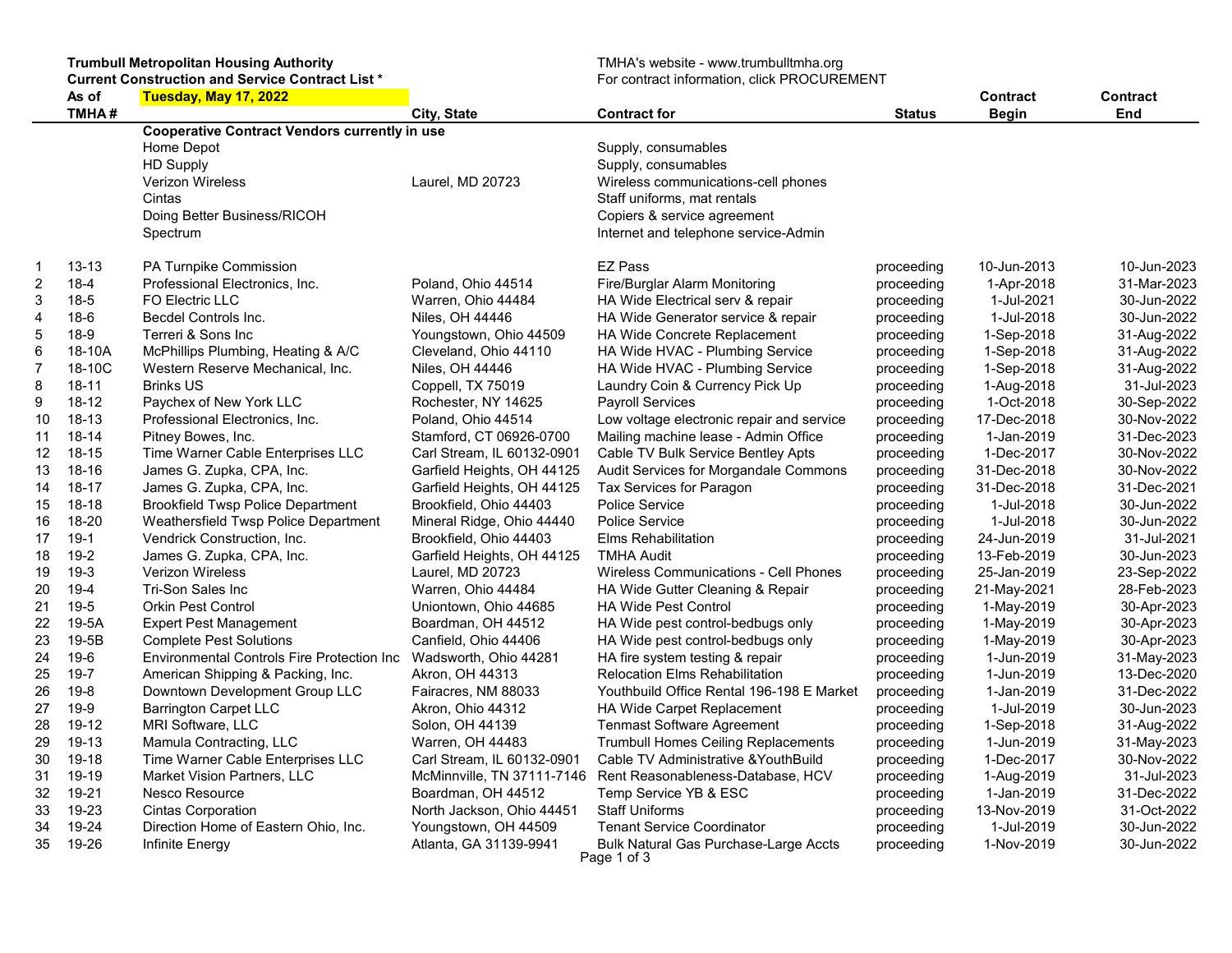## Trumbull Metropolitan Housing Authority TMHA's website - www.trumbulltmha.org Current Construction and Service Contract List \* The Service of the Service of Termination, click PROCUREMENT

|    | As of     | Tuesday, May 17, 2022                 |                           |                                              |               | Contract    | Contract    |
|----|-----------|---------------------------------------|---------------------------|----------------------------------------------|---------------|-------------|-------------|
|    | TMHA#     |                                       | City, State               | Contract for                                 | <b>Status</b> | Begin       | End         |
| 36 | 19-27     | Innis Maggiore                        | Canton, OH 44718          | Advertising and marketing support            | proceeding    | 1-Jan-2020  | 31-Dec-2024 |
| 37 | 19-28     | Dominion Due Diligence Group          | Midlothian, VA 23113      | RAD PCNA-RFP                                 | proceeding    | 3-Jun-2020  | 31-May-2024 |
| 38 | 19-29     | The Nelrod Company                    | Fort Worth, TX 76107      | <b>Consulting Annual Plan</b>                | proceeding    | 13-Jan-2020 | 13-Jan-2023 |
| 39 | 19-30     | <b>GovUnity Websites</b>              | Cranberry Twsp, PA 16066  | <b>Website Design</b>                        | proceeding    | 17-Jan-2020 | 16-Jan-2023 |
| 40 | 19-31     | Accountemps                           | Chicago, IL 60693         | Temporary Service Finance Department         | proceeding    | 1-Jan-2020  | 31-Dec-2022 |
| 41 | 19-32     | Novogradac & Company LLP              | Cleveland, OH 44114       | Elms audit                                   | proceeding    | 10-Jan-2020 | 9-Jan-2023  |
| 42 | $20 - 2$  | <b>GPD Group</b>                      | Akron, Ohio 44311         | A&E 803 & 813 Fire Alarm Replacement         | proceeding    | 29-Jun-2020 | 15-Feb-2022 |
| 43 | 20-2A     | Joe Dickey Electric, Inc.             | North Lima, OH 44452      | 803 & 813 Fire Alarm Replacement             | proceeding    | 7-Jun-2021  | 15-Feb-2022 |
| 44 | $20 - 4$  | Modern Office Products                | Boardman, OH 44512        | Office and janitorial supply                 | proceeding    | 1-Apr-2020  | 31-Mar-2024 |
| 45 | $20 - 5$  | First Energy Solutions Corp.          | Akron, OH 44320           | <b>Bulk Electricity Purchase-Large Accts</b> | proceeding    | 1-Jun-2020  | 31-Jul-2023 |
| 46 | 20-7A     | Al's Tire Auto Body & Sales Inc       | Warren, Ohio 44484        | <b>HA Wide Vehicle Repair Svc</b>            | proceeding    | 1-May-2020  | 30-Apr-2024 |
| 47 | 20-7B     | Agree Auto Service Inc                | Warren, Ohio 44484        | <b>HA Wide Vehicle Repair Svc</b>            | proceeding    | 1-May-2020  | 30-Apr-2024 |
| 48 | 20-7C     | Coates Car Care Inc                   | Niles, OH 44446           | <b>HA Wide Vehicle Repair Svc</b>            | proceeding    | 1-May-2020  | 30-Apr-2024 |
| 49 | $20 - 8$  | <b>CKP Heating &amp; Cooling LLC</b>  | North Canton, OH 41217    | Parkman Friedrich VRP HVAC PM & Svc.         | proceeding    | 2-Apr-2020  | 30-Jun-2022 |
| 50 | $20 - 10$ | The Inspection Group Inc              | Westerville, Ohio 43082   | <b>REAC Pre-Inspections and Appeals</b>      | proceeding    | 1-Aug-2020  | 31-Jul-2022 |
| 51 | $20 - 11$ | <b>Schindler Elevator Corporation</b> | Cleveland, Ohio 44135     | <b>HA-Wide Elevator Maintenance</b>          | proceeding    | 1-Oct-2020  | 30-Sep-2023 |
| 52 | $20 - 12$ | Servpro of Southern Trumbull County   | Warren, Ohio 44484        | Vacant Unit Cleaning                         | proceeding    | 26-Apr-2021 | 31-Jan-2023 |
| 53 | $20 - 13$ | Jim Santini Builder Inc               | Washingtonville, OH 44490 | Brick Tuckpoint & Masonry Repair             | proceeding    | 1-Nov-2020  | 31-Oct-2022 |
| 54 | 20-15A-K  | <b>Supplemental Police Service</b>    |                           | <b>Supplemental Police Service</b>           | proceeding    | 1-Jul-2020  | 30-Jun-2025 |
| 55 | 20-16B    | Bare Root Landscaping                 | Warren, Ohio 44481        | Snow Plowing & Salting                       | proceeding    | 1-Jan-2021  | 30-Sep-2022 |
| 56 | $20 - 17$ | Tri-Son Sales Inc                     | Warren, Ohio 44484        | HA Wide Sewer & Drain cleaning               | proceeding    | 1-Nov-2020  | 30-Jun-2022 |
| 57 | $20 - 19$ | Pine Hollow Springs                   | Struthers, OH 44471       | Bottled Water Service - Admin Building       | proceeding    | 1-Jan-2021  | 31-Dec-2022 |
| 58 | $21 - 1$  | TC Architects, Inc.                   | Akron, OH 44311           | Contracted A&E Services-As needed            | proceeding    | 1-May-2021  | 30-Apr-2026 |
| 59 | $21 - 1$  | <b>GPD Group</b>                      | Akron, Ohio 44311         | Contracted A&E Services-As needed            | proceeding    | 1-May-2021  | 30-Apr-2026 |
| 60 | $21 - 2$  | <b>GPD Group</b>                      | Akron, Ohio 44311         | A&E 813 & 816 Elevator Modernization         | proceeding    | 29-Jan-2021 | 31-Jul-2022 |
| 61 | $21-2A$   | Murphy Contracting Company            | Youngstown, OH 44501      | 813 & 816 Elevator Modernization             | proceeding    | 27-Aug-2021 | 31-Jul-2022 |
| 62 | $21 - 3$  | TC Architects, Inc.                   | Akron, OH 44311           | A&E 801 Water and Sewer Line Replace.        | proceeding    | 21-Dec-2020 | 31-Dec-2022 |
| 63 | $21-3A$   |                                       |                           | 801 Water and Sewer Line Replace.            | spec phase    |             |             |
| 64 | $21-6$    | Otis Elevator                         | Girard, OH 44420          | Elevator Maintenance-Elms only               | proceeding    | 1-Feb-2021  | 31-Jan-2023 |
| 65 | $21 - 7$  | Youngstown Metro Housing Authority    | Youngstown, OH 44503      | Parkman Landing Rent Det. & Insp. Svc.       | proceeding    | 1-Mar-2021  | 28-Feb-2026 |
| 66 | $21 - 9$  | Mamula Contracting, LLC               | Warren, Ohio 44483        | HA Wide General Maintenance & Repair         | proceeding    | 1-Jul-2021  | 30-Jun-2023 |
| 67 | $21 - 10$ | TC Architects, Inc.                   | Akron, OH 44311           | A&E 806 Exterior Renovations                 | proceeding    | 10-May-2021 | 30-Apr-2022 |
| 68 | 21-10A    | Wilson Restoration, Inc.              | Pittsburgh, PA 15239      | 806 Exterior Renovations                     | proceeding    | 10-Aug-2021 | 30-Apr-2022 |
| 69 | $21 - 11$ | Shaffer Technologies Inc              | Erie, PA 16501            | Documents & Records Management               | proceeding    | 2-Jun-2021  | 31-May-2023 |
| 70 | $21 - 12$ | Novogradac & Company LLP              | Cleveland, OH 44114       | The Elms of Warren Inc - Cost Certification  | proceeding    | 1-Jul-2021  | 30-Jun-2022 |
| 71 | $21 - 13$ | TC Architects, Inc.                   | Akron, OH 44311           | A&E AO HVAC Upgrades                         | proceeding    | 2-Jul-2021  | 1-Jul-2022  |
| 72 | $21-13A$  | Best Commercial Energy Services, Inc. | Akron, OH 44306           | Admin Office HVAC Upgrades                   | proceeding    | 26-Oct-2021 | 1-Jul-2022  |
| 73 | 21-14A    | Coats Rose PC                         | Houston, TX 77046         | <b>RFP - Legal Services</b>                  | proceeding    | 1-Nov-2021  | 31-Oct-2024 |
| 74 | 21-14B    | Reno & Cavanaugh                      | Washington, DC 20001      | RFP - Legal Services                         | proceeding    | 1-Nov-2021  | 31-Oct-2024 |
| 75 | 21-14C    | Fox Rothschild LLP                    | Pittsburgh, PA 15219      | RFP - Legal Services                         | proceeding    | 1-Nov-2021  | 31-Oct-2024 |
| 76 | 21-14D    | Harrington, Hoppe & Mitchell, Ltd.    | Warren, Ohio 44481        | RFP - Legal Services                         | proceeding    | 1-Nov-2021  | 31-Oct-2024 |
| 77 | 21-14E    | DelBene, LaPolla & Thomas             | Warren, Ohio 44482        | RFP - Legal Services                         | proceeding    | 1-Nov-2021  | 31-Oct-2024 |
| 78 | 21-15     | Ohio Capital Corporation for Housing  | Columbus, OH 43215        | <b>Housing Developer Services</b>            | proceeding    | 1-Oct-2021  | 30-Sep-2023 |
|    |           |                                       |                           | Page 2 of 3                                  |               |             |             |